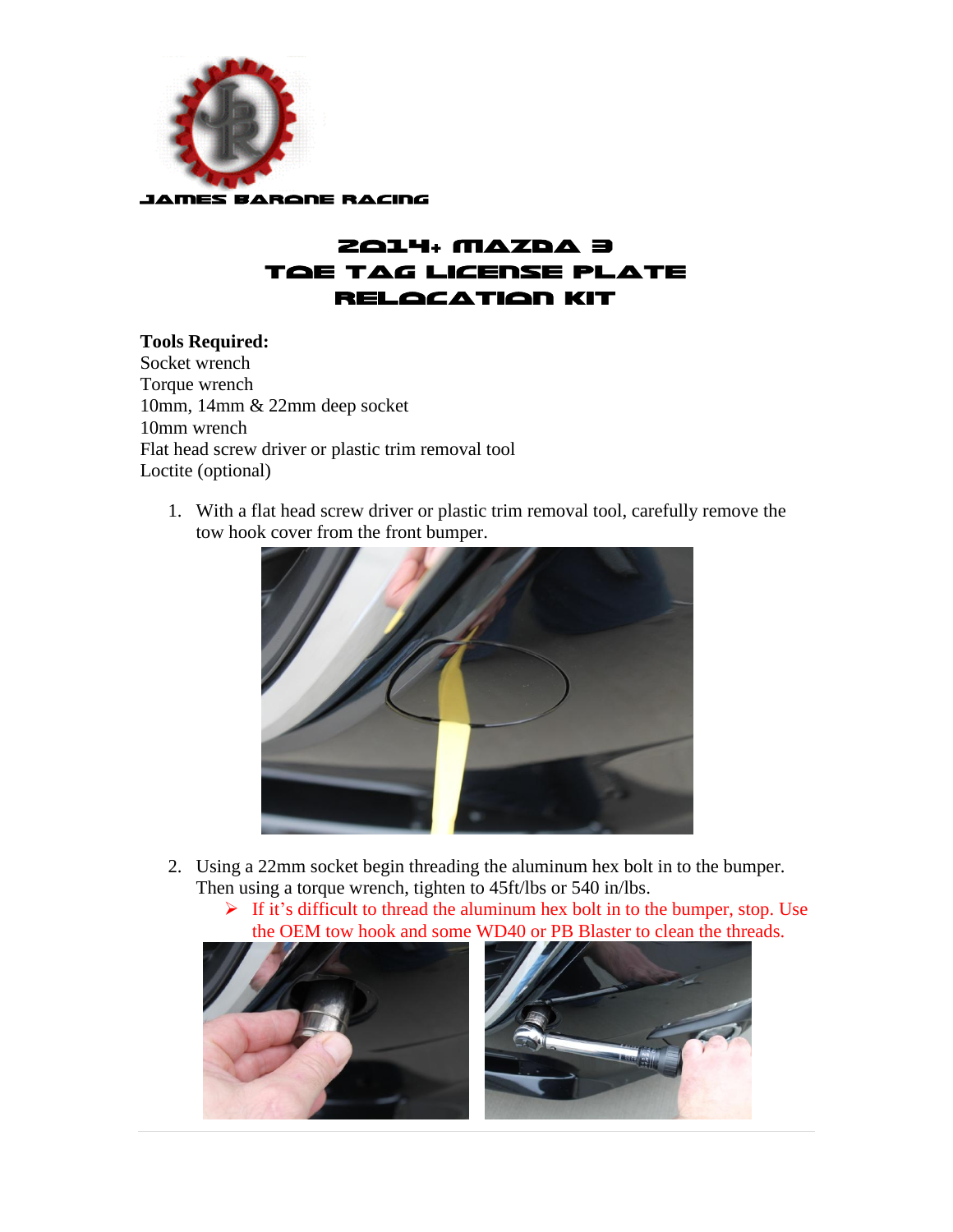- 3. Place the external tooth lock washer on to the 14mm bolt provided with your kit.
- 4. Slip the bolt through the Toe Tag mounting bracket and add the spacer also included with your kit as illustrated below.



- 5. Add a couple of drops of Loctite to the threads of the bolt and attach the Toe Tag mounting bracket to the aluminum hex bolt.
	- $\triangleright$  If you're parked on a level surface you may use a level across the top two ears of the bracket.
- 6. Tighten and torque the bolt using a 14mm socket and torque wrench to 145in/lbs or 13ft/lbs.
	- Do not exceed 145in/lbs or 13ft/lbs or the hex bolt will be damaged.



7. Using a 10mm socket and 10mm socket wrench, attach your license plate to the Toe Tag using the 4-10mm bolts, 8-flat washers and 4-10mm nyloc nuts.